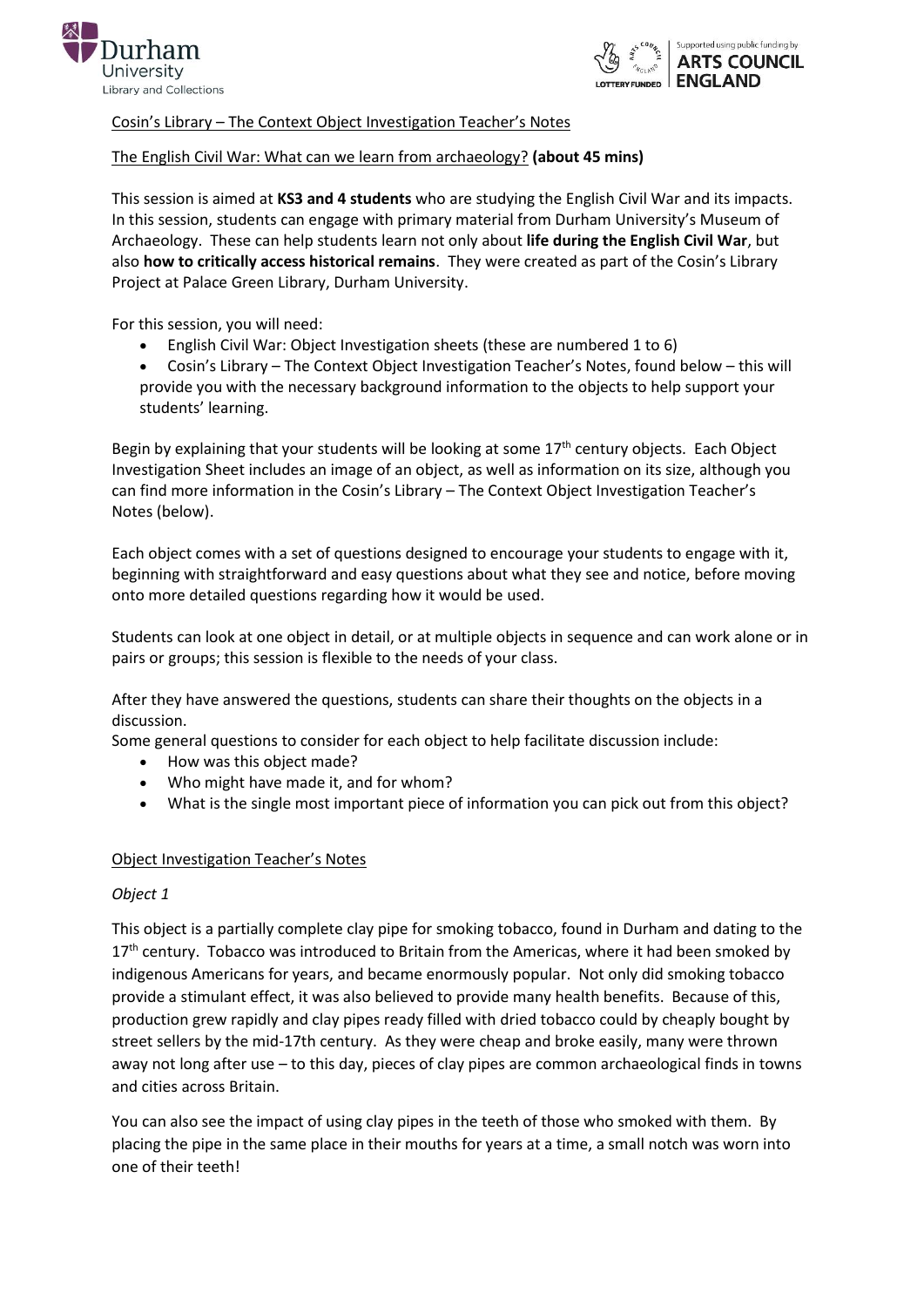





*Photo credit Jeff Veitch*

A further impact on the health of smokers can be seen in Bishop John Cosin's autopsy report following his death in 1672. It reveals his many health problems ranging from kidney and bladder stones, to 'pectoral dropsy' (fluid around his lungs that would have made it hard to breathe properly), but his lungs are identified as discoloured, a possible symptom of his smoking habit.

## *Object 2*

This is a partial Bellarmine jug, originally used to transport beer or wine from Germany, although many were made in Britain as well. The most striking detail about these kind of jugs are the bearded faces, some of which look quite fierce. It's not known exactly who this is meant to be, or why they were later named after Cardinal Bellarmine, a leading Catholic figure and vocal opponent of Protestantism. It's been suggested that Protestants named the bottles after him to make fun of him and his anti-alcohol stance (presumably before smashing the bottle to bits).

However, these jugs gained a more unusual use during the  $17<sup>th</sup>$  century as 'witch bottles'. To begin with, these were intended as a defence against a specific curse, and were filled with various ingredients, such as fingernail clippings, hair (human or animal), amulets and urine, amongst other things. They were then walled up inside a house to provide magical protection.

These would have been a common sight in the inns and markets of Durham in Cosin's time, and a reminder that people in the 17<sup>th</sup> century considered magic and curses a part of their world.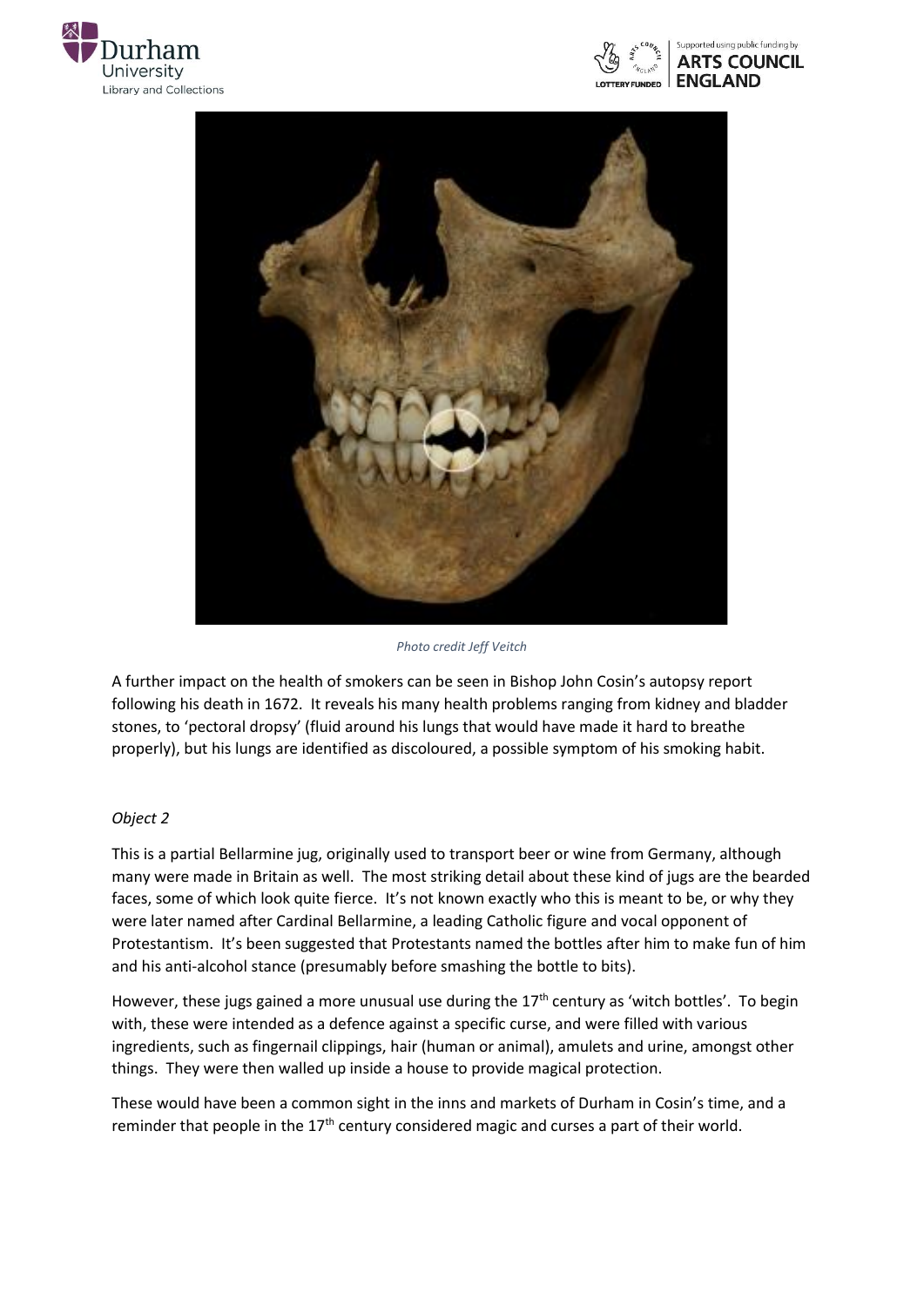



## *Object 3*

This is a set of 'harquebusier' armour from Durham Castle, though they were originally from Brancepeth Castle. A harquebusier was a type of soldier from the English Civil War period who rode on horseback and was supposed to be armed with a harquebus, or shortened musket, though in reality they were usually armed with a heavy sword and two pistols.

The helmet is designed to protect the wearer from sword blows, with a long 'tail' covering the back of the head, and bars covering the face. The breastplate however, was created with the aim of stopping bullets, and was therefore thicker and heavier. To demonstrate their effectiveness, it was customary to carry out a 'test shot', firing a pistol or musket directly into it at close range. The resulting dent showed that it could stop a bullet. The armour was completed with a thick leather buff coat that gave a little protection against sword blows.

As a prince bishop, one of Cosin's responsibilities would have been to maintain some soldiers, and to be ready to raise a small army should the need arise. In the absence of a police force, soldiers also provided security and kept the peace, so Cosin would have been familiar with sets of armour such as this.

# *Object 4*

These are cannonballs, made of lead and stone. Cannons varied in size and power during the 17<sup>th</sup> century, from small 'robinets' that fired stones weighing 0.75 lbs (or 340 g) all the way up to large 'royal cannons' that fired 60 lbs (or 27 kg) cannonballs. They could also be loaded with 'case shot' – packages of small stones or musket balls that sprayed out the end of the barrel when fired, peppering anyone unfortunate enough to be caught within its short range.

However, the actual effect of cannons on killing enemy troops was quite small, as they took a long time to reload – up to 4 minutes for some examples. They were also wildly inaccurate, so trying to hit specific groups of soldiers could be difficult. Even assuming that you hit a block of enemy soldiers, one cannonball would probably kill or injure only a handful of men.

However, all of this didn't matter so much, as it was the psychological impact of being shot at while unable to do anything about it that had the biggest effect, not to mention the incredibly violent results. Cannons were also effective in sieges, where their slowness and inaccuracy didn't matter – besiegers would have weeks or months to fire away at the defences to 'reduce' them, ready for an attack.

As with the armour, Bishop Cosin would have probably been familiar with cannon as they formed a key part of his defences at Durham and around the wider region.

# *Object 5*

This object is a copper coin minted in Scotland and known as a 'turner', or two pence piece. Money in the  $17<sup>th</sup>$  century was different to today, mainly because coins were worth the amount of metal in them – so you would expect larger coins to be worth more money. This did mean that you could pay for something using money from other countries, as long as you could convince the shop or stall owner to accept it. Fake coins made of cheaper metals were quite common, and unfamiliar coins could be viewed with suspicion.